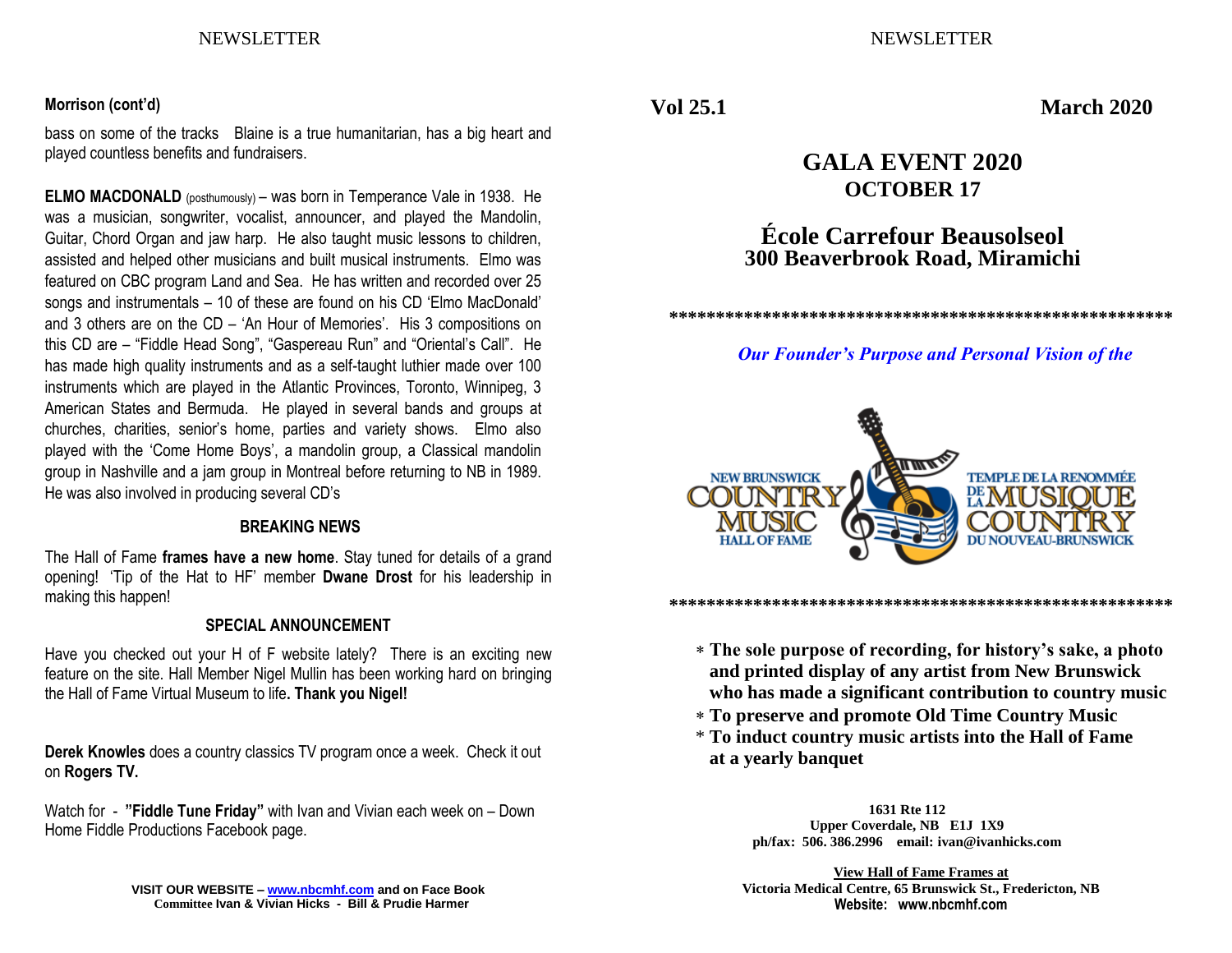## **GALA EVENT 2020**

**The Miramichi Folksong Festival is pleased to once again host the Annual NBCMHF in Miramichi. Welcome one and all. Official Host Susan Butler, C.M., O.N.B., L.L.D.**

All events for the Gala will be held at **École Carrefour Beausoleil, 300 Beaverbrook Road,** which includes; **Meet & Greet – 4:00 pm; Banquet and Inductions – 5:00 pm; Concert – 8:00 pm and a Jam Session** following the concert. **Tickets are going fast, please check with Susan ASAP at: [susanbutler@xplorernet.com;](mailto:susanbutler@xplorernet.com) Ph: 506 622-1780**

For further information and related activities before and after the Gala weekend, check our website – [www.nbcmhf.com](http://www.nbcmhf.com/)

**\*\*\*\*\*\*\*\*\*\*\*\*\*\*\*\*\*\*\*\*\*\*\*\*\*\*\*\*\*\*\*\*\*\*\*\*\*\*\*\*\*\*\*\*\*\*\*\*\*\*\*\*\*\*\*\*\*\*\*\*\*\*\*\*\*\*\*\*\*\*\*\*\*\*\*\*\*\*\*\*\*\*\*\*\*\*\*\*\*\*\*\*\*\*\*\*\*\*\*\*\*\*\*\*\*\*\*\*\*\*\*\*\*\*\*\*\*\*\*\*\*\*\*\*\*\***

**INDUCTEES Flo Durelle Cheryl Ellis Gary Hooper Blaine Morrison Elmo MacDonald (posthumously) \*\*\*\*\*\*\*\*\*\*\*\*\*\*\*\*\*\*\*\*\*\*\*\*\*\*\*\*\*\*\*\*\*\*\*\*\*\*\*\*\*\*\*\*\*\*\*\*\*\*\*\*\*\*\*\*\*\*\*\*\*\*\*\*\*\*\*\*\*\*\*\*\*\*\*\*\*\*\*\*\*\*\*\*\*\*\*\*\*\*\*\*\*\*\*\*\*\*\*\*\*\*\*\*\*\*\*\*\*\*\*\*\*\*\*\*\*\*\*\*\*\*\*\*\*\*\***

#### **MPORTANT NOTE FROM MUSIC DIRECTOR – GARY MORRIS**

**All Hall of Famers are invited to perform at the Gala Concert. We are looking for one song/tune from past inductees and 2 songs/tunes from the new Inductees.**

If you have not already done so, please send name of song(s)/tune(s), key and copy of selection (charts would be great) to:

**506 433-5599**; email – [gary@morrismusicltd.com](mailto:gary@morrismusicltd.com)

**FLO DURELLE** – was born in Baie Ste-Anne in 1960 and now lives in Dieppe. Flo is of small stature with a very big voice. She just lights up when on stage. Flo sang at many talent shows, jamborees and amateur nights and fast became a popular attraction. She won just about every talent contest she entered. In the late 70's and early 80's, she became a full time member for the house band La Coquille run by Pat Doiron, former member of the Bunkhouse Boys at the age of 14. She played with her first professional 6-piece band, "Mornin' Sun", in the 80's. Then off they went to Nashville Tennessee for the recording of an album with Stan Campbell as their producer. Flo also recorded a duet with Hall of Fame Member, the late Johnny Burke written by Vince Gill and Ashely Monroe, titled "You Ain't Dolly and You Ain't

Porter", which stayed at the #1 position for 2 weeks. She was also invited to sing on a French television show with Patrick Norman. Flo also recorded a 12-song CD

– Listen to your Heart – some songs written by her or co-written by other local songwriters. She also toured with the group Calico for quite a few years across Canada. Her music has brought her many, many opportunities over the years and has enabled her to travel across the country and with modern technology has fans in England and France via radio stations, social media, etc. She still spends time in a recording studio putting down vocal tracks for someone else's recordings, doing background vocals, etc. Flo and her brother, Buff, have devoted many hours of volunteer work singing at fundraisers, etc.

**CHERYL ELLIS** – was born in Alliston, ON and lives in Moncton, NB. She has been singing country music for over 40 years and is a charter member of the Valley Jamboree. Cheryl is truly a team player not only on stage but also behind the scenes. She has served on NBCMHF Committees and is a driving force for the Valley Jamboree. Her sense of loyalty to her fellow singers/musicians is an example for many of us. She sings lead and harmony vocals, plays guitar and has released her first CD, Cheryl Ellis.

**GARY HOOPER** – was born in St. Stephen in 1940 and now lives in Ontario. He is a songwriter, vocalist, announcer and recording artist. His bands were – Gary Hooper and the Whips, The Country Cougars and The Gary Hooper Show. He produced and directed his own live radio programs over CHOO radio and a 6 hour Saturday morning program. He released 3 albums and had several hit singles. All were from a 1970 album on the Dominion label recorded in the RCA Victor Studio B in Nashville, TN. Gary and his band "The Whips' then launched into an extensive tour of the Mid Western States and Canada. In 1996 and 1998, he hosted and produced 8 one half hour TV shows and 1 one-hour show. In 2001, Gary released a Gospel CD "Keys to the Kingdom" and then "House on the Hill" under Hillside Records label. Gary was a founding member of the CCMR Jamboree which celebrated their  $25<sup>th</sup>$  year in 2016. He has done many fundraising events and helping musicians in peril, donating CD's and with financial assistance to raise funds for charitable organizations.

**BLAINE MORRISON** – was born in Newcastle in 1942 and lives in Miramichi. A multi-talented musician, he plays guitar, bass, dobro. His bands were – The Limelighters, The Ranch Rockers and The Morrison Big Iron. He founded a full service music store, the first of its kind in the area, to offer instrument repairs, music lessons and sales all under one roof. Blaine headed the repair department when Miramichi Music was incorporated in 2002 and was manager for 6 years. He developed on the internet – CowboyMusic.com (now the Cowboy Music channel on Youtube) - to ensure music, particularly country, would survive by offering free lessons covering several sub-genres including Carter Family, Merle